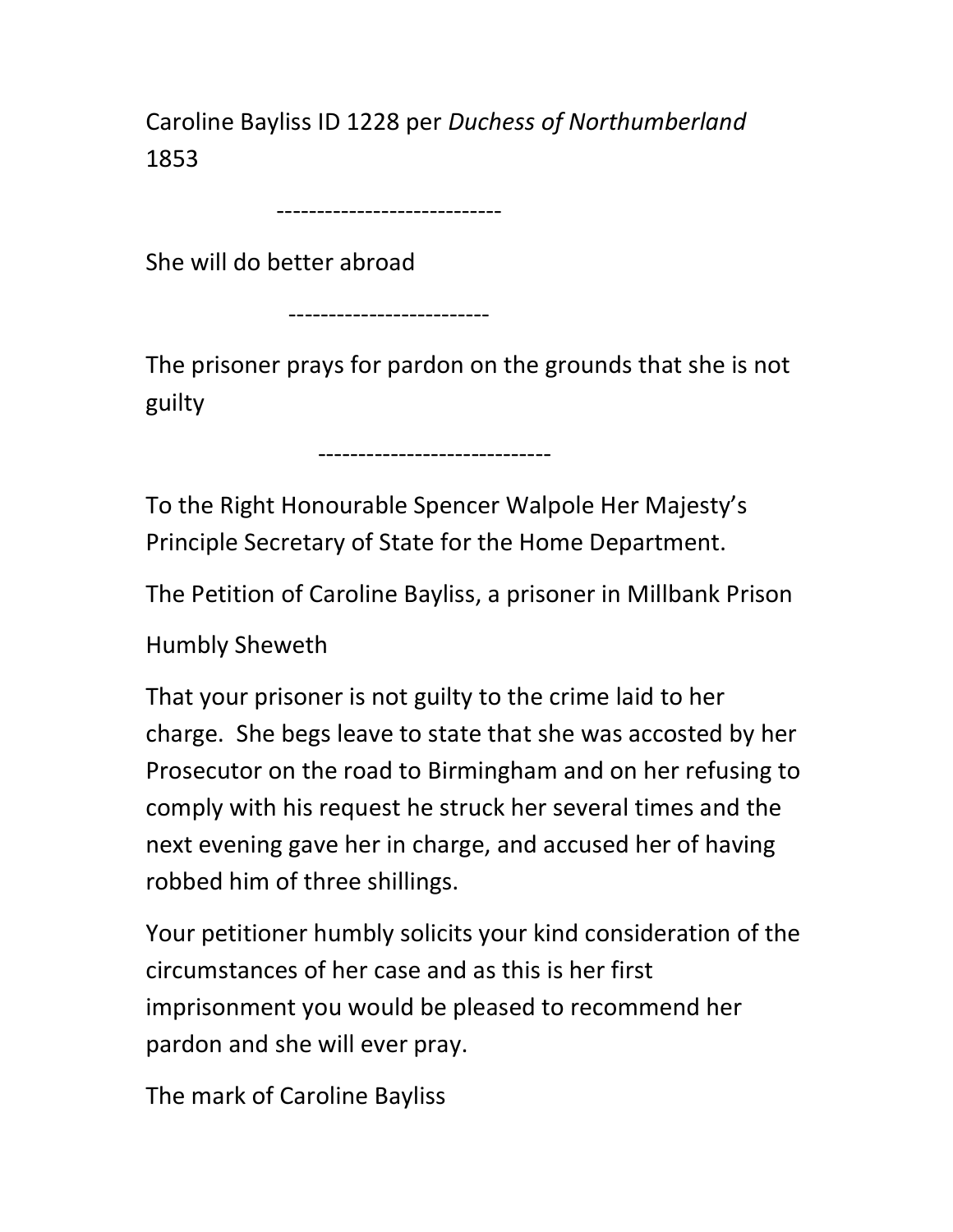Witness - A Maclesh

-------------------------------

20<sup>th</sup> February 1852

Headley Cross

I hereby certify that Caroline Bayliss lived with me for 7 years and all that time I always found her to be an honest industrious and hard working young woman, and I could have trusted her with anything or to any amount I am sorry that I cannot come to give her a character as I am so near my confinement that I expect every day and dare not leave home but I hope that this will be of use to her on her trial but if I could have come I would with the greatest of pleasure.

Yours respectfully

Mary Wall

----------------------------------------------

To the Secretary of State of the Home Department

The Petition of Thomas Meaking of No 1 Court Mount Street, Borderly in the Parish of Aston in the County of Warwick

## Humbly Sheweth

That your Petitioner has a daughter in law named Caroline Bayliss who was transported for the term of 14 years for picking a man's pocket of the sum of 3/- your Petitioner is truly sorry and will feel under the greatest obligation to your